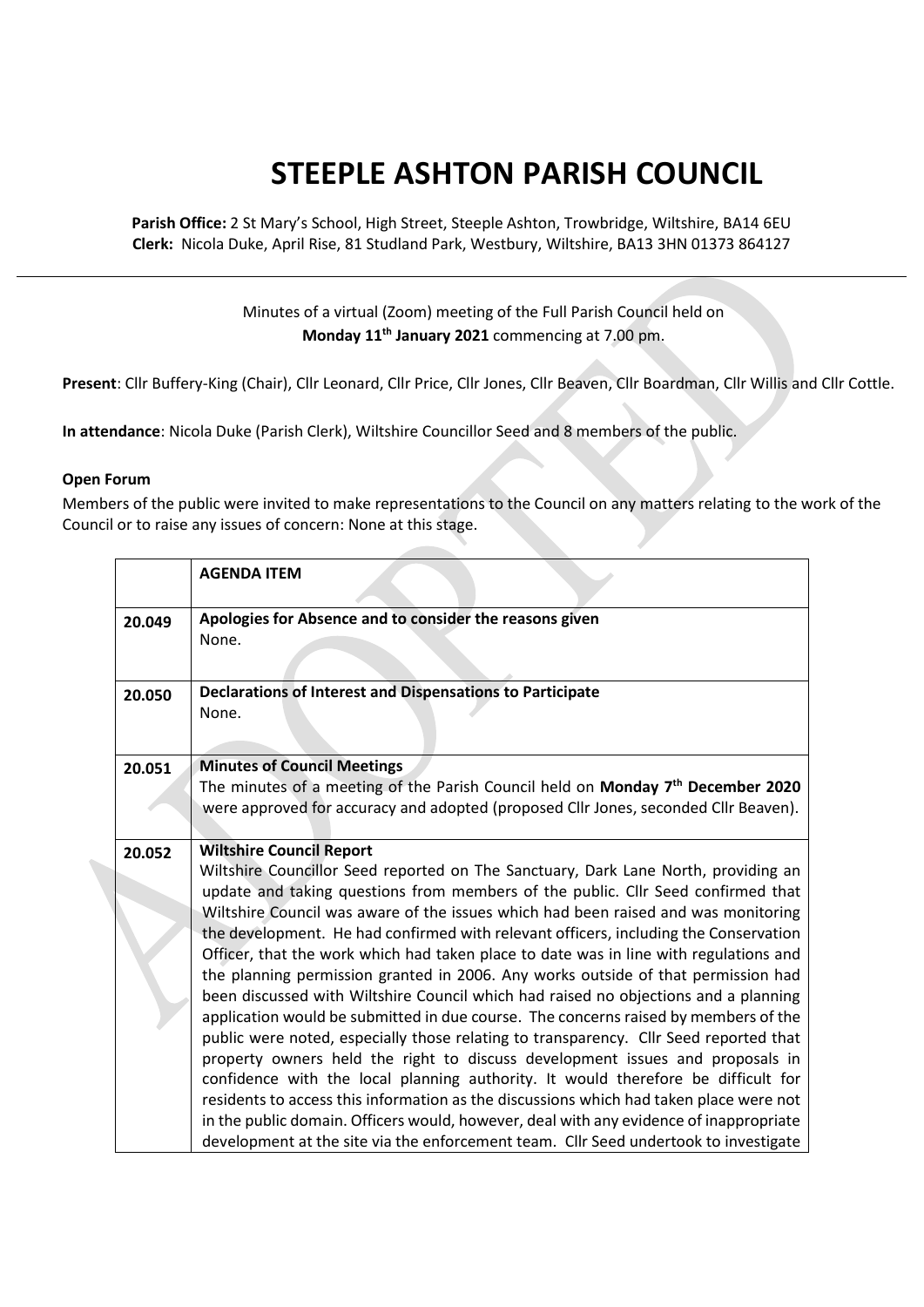|        | the involvement and liaison with Historic England and report back to the PC. Post<br>meeting note: Cllr Seed confirmed that WC was in liaison with Historic England<br>regarding the Sanctuary site.                                                                                                                                                                                                                                                                                                                                                                                                                                                                                                                |
|--------|---------------------------------------------------------------------------------------------------------------------------------------------------------------------------------------------------------------------------------------------------------------------------------------------------------------------------------------------------------------------------------------------------------------------------------------------------------------------------------------------------------------------------------------------------------------------------------------------------------------------------------------------------------------------------------------------------------------------|
|        | Cllr Leonard asked Cllr Seed for an update on the planning application relating to the<br>Westbury incinerator and Cllr Seed agreed to look into this and report back.                                                                                                                                                                                                                                                                                                                                                                                                                                                                                                                                              |
|        | Cllr Seed then left the meeting due to commitments elsewhere.                                                                                                                                                                                                                                                                                                                                                                                                                                                                                                                                                                                                                                                       |
|        | Cllr Beaven asked that information be sought from Cllr Seed as to the possible<br>deferment of the 2021 local council elections and the progress of WC's budget setting<br>for 2021-22. The Chair would email Cllr Seed to raise these questions. Post meeting<br>notes: Cllr Seed had confirmed that there was speculation regarding the timing of the<br>2021 elections, although no decision had been made as yet. He had also confirmed that<br>the WC budget was likely to include a 2.5% increase on council tax and a 2.5% increase<br>on the social care levy; representing a 5% increase in total and that there was no update<br>as yet on the progress of the Westbury incinerator planning application. |
| 20.053 | <b>CPT Report</b><br>No report provided. A member of the public reported on the high level of hare coursing                                                                                                                                                                                                                                                                                                                                                                                                                                                                                                                                                                                                         |
|        | incidents and it was confirmed that Cllr Cottle was in close liaison with the police over<br>this issue.                                                                                                                                                                                                                                                                                                                                                                                                                                                                                                                                                                                                            |
| 20.054 | <b>Planning Applications</b><br>No planning applications at time of issue.                                                                                                                                                                                                                                                                                                                                                                                                                                                                                                                                                                                                                                          |
|        |                                                                                                                                                                                                                                                                                                                                                                                                                                                                                                                                                                                                                                                                                                                     |
|        | The Clerk reported that a planning application had been received that morning, which                                                                                                                                                                                                                                                                                                                                                                                                                                                                                                                                                                                                                                |
|        | would be circulated to members. The deadline for comment was 12 <sup>th</sup> February 2021 and<br>the application would therefore be listed on the February agenda.                                                                                                                                                                                                                                                                                                                                                                                                                                                                                                                                                |
|        |                                                                                                                                                                                                                                                                                                                                                                                                                                                                                                                                                                                                                                                                                                                     |
| 20.055 | Planning decisions, appeals, enforcements and other matters<br>The below listed planning decisions were noted:                                                                                                                                                                                                                                                                                                                                                                                                                                                                                                                                                                                                      |
|        |                                                                                                                                                                                                                                                                                                                                                                                                                                                                                                                                                                                                                                                                                                                     |
|        | 20/09577/TPO - The Old Parsonage Vicarage Lane Steeple Ashton BA14 6HH -<br>Reduction of all trees listed in TPO W/08/00020/MIXED - Refuse                                                                                                                                                                                                                                                                                                                                                                                                                                                                                                                                                                          |
|        |                                                                                                                                                                                                                                                                                                                                                                                                                                                                                                                                                                                                                                                                                                                     |
|        | 20/09842/TCA - Gables Court 3 Butts Lane Steeple Ashton BA14 6ET - T1 - Birch Reduce<br>by up to 2m and prune away from building - No Objection                                                                                                                                                                                                                                                                                                                                                                                                                                                                                                                                                                     |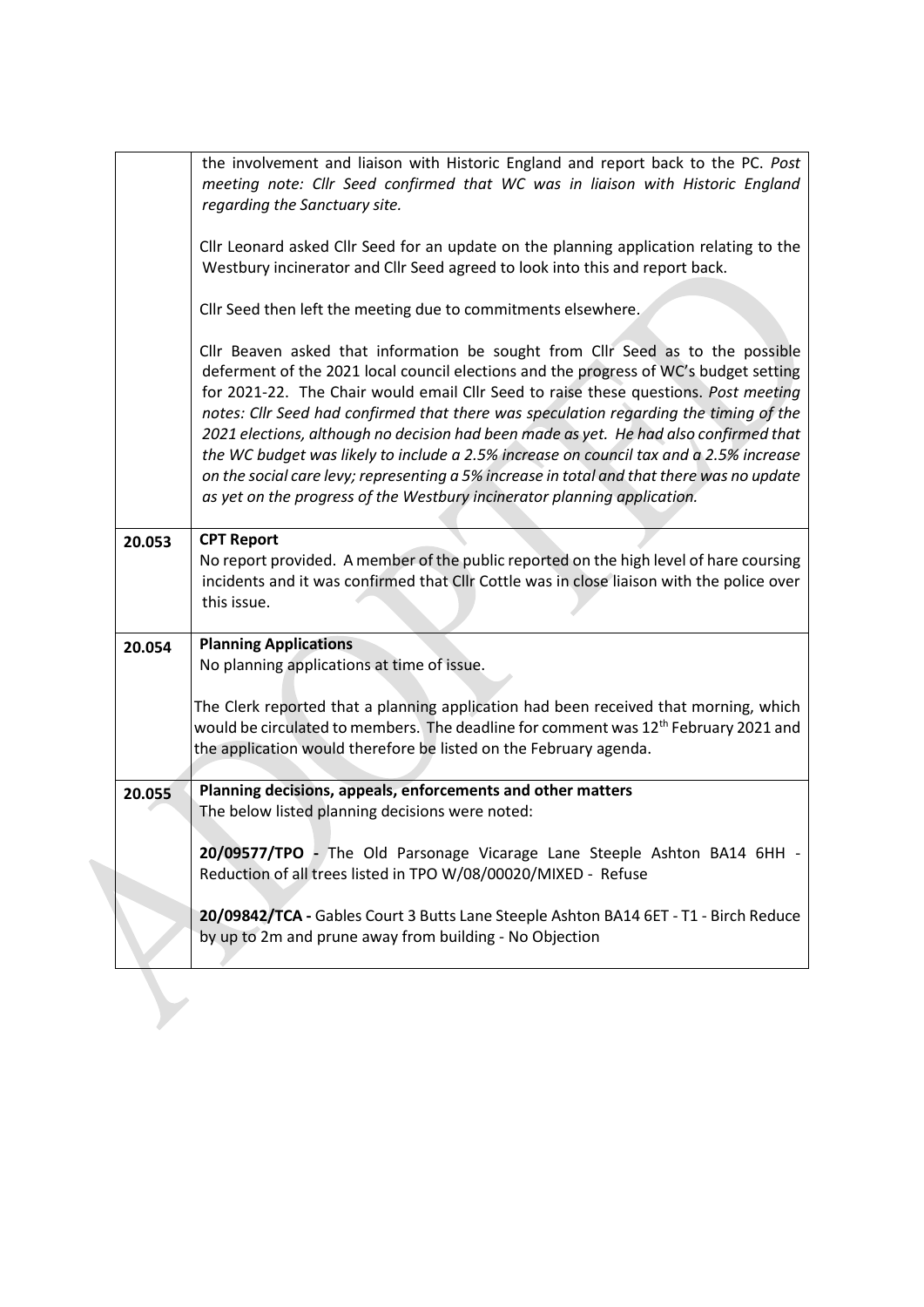| 20.056 | <b>Clerk's and Chair's Report</b>                                                                                                                                              |
|--------|--------------------------------------------------------------------------------------------------------------------------------------------------------------------------------|
|        | a) Website - the Clerk reported that work continued on uploading information to                                                                                                |
|        | the new website.                                                                                                                                                               |
|        | b) Tree survey - the Clerk reported that work continued on this project. The                                                                                                   |
|        | surveys would likely be completed in the spring as the contractor had indicated                                                                                                |
|        | he would prefer to see some spring growth before making a final report.                                                                                                        |
|        | Speed Indicator Device (SIDS) - the Clerk reported that information had been<br>c)                                                                                             |
|        | sought from neighbouring towns on SID strategies and providers. This would                                                                                                     |
|        | be listed as an agenda item for the February meeting.<br>Climate Emergency $-$ the Clerk had provided a paper, which was discussed.<br>d)                                      |
|        | Members agreed to establish a working group to take initiatives relating to                                                                                                    |
|        | climate emergency forward. It was agreed that Cllr Leonard would lead this                                                                                                     |
|        | group, with the support of Cllr Cottle and Mrs Aeberhard. Representation                                                                                                       |
|        | would be sought from SAGE and the Natural History Society. It was agreed that                                                                                                  |
|        | Cllr Leonard would draft information on this iniative for social media and the                                                                                                 |
|        | newsletter, as well as looking into co-ordinating a spring planting drive with<br>SAGE.                                                                                        |
|        | Financials - the Clerk reported that the financial reports would be an agenda<br>e)                                                                                            |
|        | item for the February meeting, together with a line by line review of the PC's                                                                                                 |
|        | capital allocations.                                                                                                                                                           |
|        |                                                                                                                                                                                |
| 20.057 | <b>Budget and Precept 2021-22</b>                                                                                                                                              |
|        | A revised budget incorporating members' comments had been circulated to members,                                                                                               |
|        | was debated and adopted. It was resolved to set the Council's precept for 2021-22 at<br>£24,351, representing a 5.6% increase on the current year and an increase of £3.33 per |
|        | annum on a Band D equivalent property (proposed Cllr Price, seconded Cllr Jones).                                                                                              |
|        |                                                                                                                                                                                |
| 20.058 | <b>A350 Melksham Bypass</b>                                                                                                                                                    |
|        | Members considered the proposed response from ClIrs Leonard and Jones to the                                                                                                   |
|        | proposals for the A350 Melksham bypass, which was supported and approved for                                                                                                   |
|        | submission to Wiltshire Council.                                                                                                                                               |
|        |                                                                                                                                                                                |
| 20.059 | <b>Farr Field Community Orchard</b>                                                                                                                                            |
|        | Members noted that the Council had previously resolved to support the community<br>orchard at Farr Field, which would be planted by the Trustees. It was noted that the        |
|        | ongoing maintenance would be the responsibility of the PC and would need budgetary                                                                                             |
|        | allocation from 2022-23. The Chair asked the Council to consider authorising the                                                                                               |
|        | progression of the project to enable the tree planting to take place, such authorisation                                                                                       |
|        | being required as legal matters had not yet been finalised. The approval was duly given                                                                                        |
|        | (proposed Cllr Price, seconded Cllr Leonard).                                                                                                                                  |
|        |                                                                                                                                                                                |
| 20.060 | <b>Councillor Reports</b>                                                                                                                                                      |
|        | To receive and reports and update from members (for information only):                                                                                                         |
|        | Cllr Buffery-King - reported that Cllr Beaven would be taking forward a dedicated parish                                                                                       |
|        | council zoom meeting to discuss the proposals for the temporary structure at Acreshort                                                                                         |
|        | Park/St Mary's (December minutes refer). This was scheduled for Monday 15th                                                                                                    |